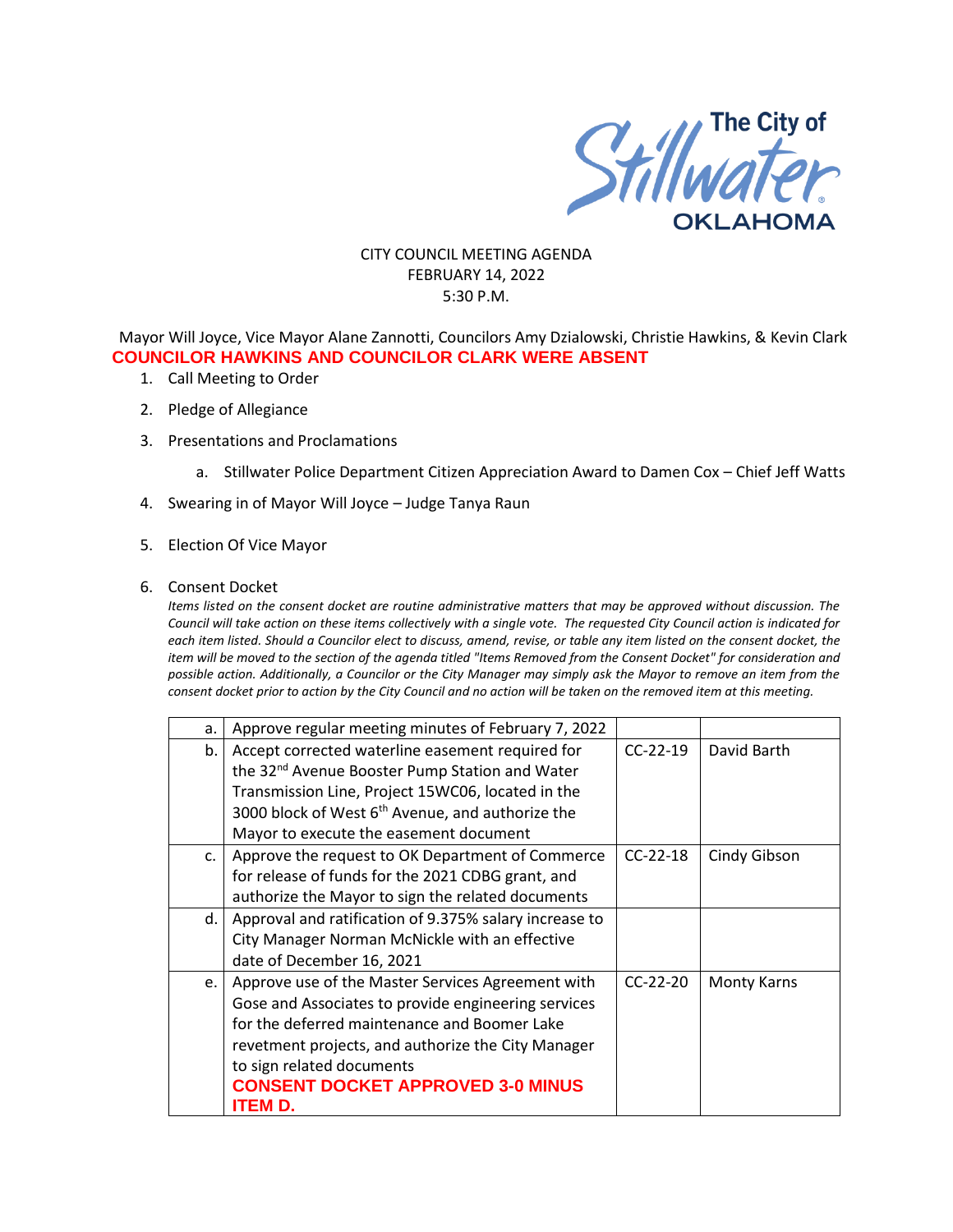#### 7. Public Comment on Items not Schedules for Public Hearings

*Stillwater City Code, Section 2-53(a) & (b), provides that taxpayers or residents of the city, or their authorized legal representatives, may address the Council at a regularly scheduled meeting on any item of business listed on the meeting agenda provided they have submitted a written request prior to the meeting either online at Request to* [speak form](http://stillwater.org/page/home/government/mayor-city-council/meetings-agendas-minutes/online-request-to-speak-at-city-council) *or via the form found in the lobby outside Council chambers prior to meetings.*

#### 8. Items Removed from Consent Docket

*Items removed from the consent docket are placed on this section of the agenda for discussion, revision, amendment and/or tabling prior to action by the City Council. The City Council may take action, including a vote or series of votes, on items removed to this section of the agenda after the requested discussion, revision or amendment.*

d. Approval and ratification of 9.375% salary increase to City Manager Norman McNickle with an effective date of December 16, 2021

## **MAYOR JOYCE THANKED CITY MANAGER MCNICKLE FOR HIS DEDICATION AND HARD WORK TO KEEP THE CITY FUNCTIONING DURING THE PANDEMIC.**

### **APPROVED 3-0**

9. General Orders

*The Council will hear a staff presentation, discuss, and take action including a vote or series of votes on each item listed as presented or as amended or revised by the City Council unless the agenda entry specifically states that no action will be taken. The requested City Council action is indicated in each agenda entry but may be amended or revised prior to action by the City Council.* 

| a. | Presentation of Stillwater Fire Department annual  |            | Chief Terry Essary |
|----|----------------------------------------------------|------------|--------------------|
|    | report                                             |            |                    |
|    | <b>PRESENTATION ONLY</b>                           |            |                    |
| b. | Approve award of a unit price contract to Lopp     | $CC-22-22$ | <b>Monty Karns</b> |
|    | Construction, LLC for the Husband Street bridge    |            |                    |
|    | replacement in an amount not to exceed \$1,300,000 |            |                    |
|    | including contingency, and authorize the City      |            |                    |
|    | Manager to sign contract documents                 |            |                    |
|    | <b>APPROVED 3-0</b>                                |            |                    |

#### 10. Ordinances

*The City Council will hear a staff presentation, discuss, and take action including a vote or series of votes on each ordinance listed as presented or as amended or revised by the City Council.*

First Read

| a.   ORDINANCE NO. 3490 : AN ORDINANCE AMENDING |  |
|-------------------------------------------------|--|
| THE STILLWATER CITY CODE BY AMENDING CHAPTER    |  |
| 18, "ENVIRONMENT," ARTICLE V, "JUNK OR          |  |
| ABANDONED VEHICLES," TO AMEND SECTION 18-128,   |  |
| "DEFINITIONS," BY ADDING DEFINITIONS FOR        |  |
| DIRECTOR, ENFORCEMENT OFFICER AND OPERABLE      |  |
| CONDITION; AMENDING SECTION 18-129,             |  |
| "VIOLATIONS," BY PROVIDING THAT THE             |  |
| ENFORCEMENT OFFICER HAS THE ABILITY TO ISSUE    |  |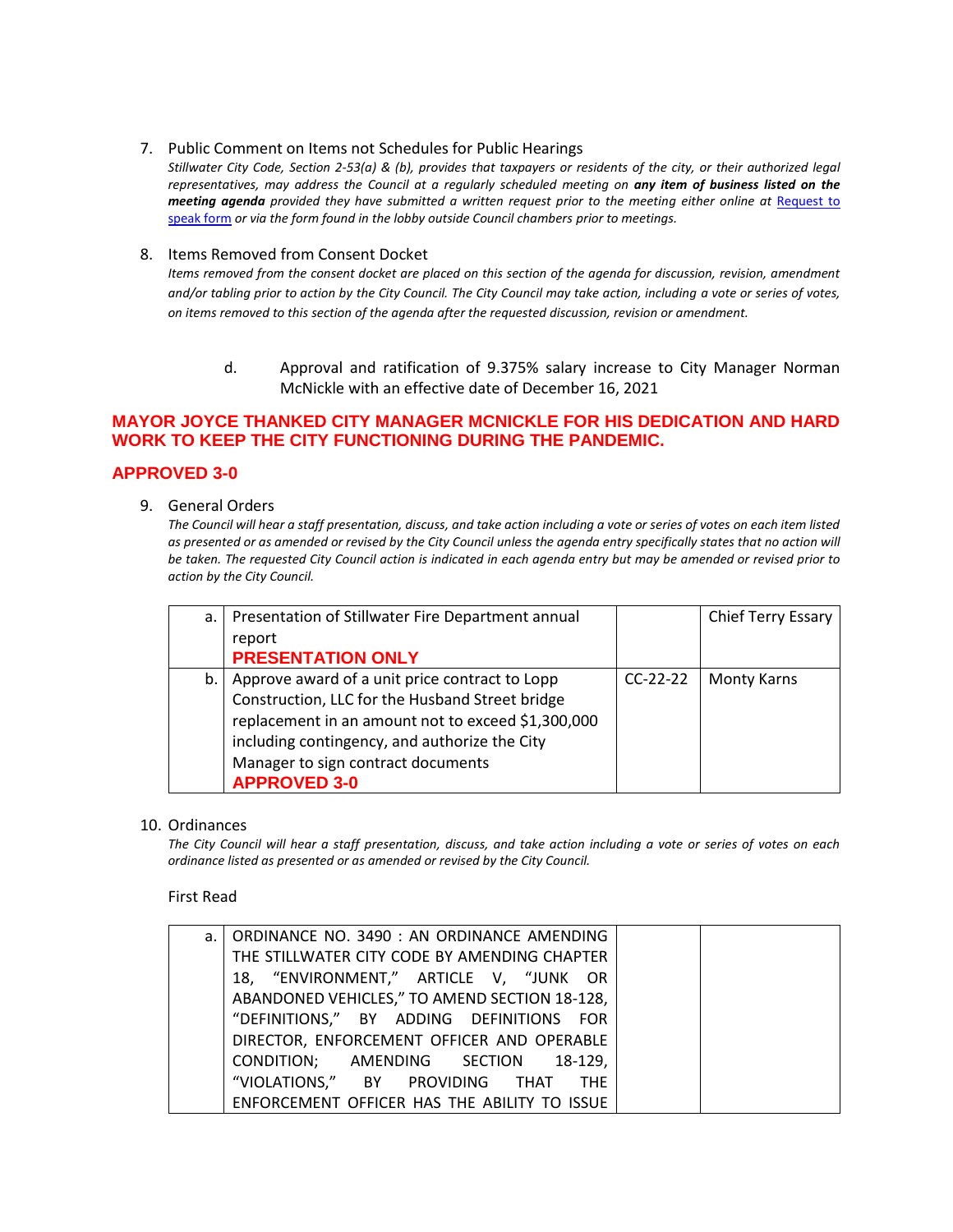| CITATIONS FOLLOWING NOTICE; AMENDING SECTION    |  |
|-------------------------------------------------|--|
| 18-130, "STORING, PARKING, ETC.," BY PROVIDING  |  |
| THAT JUNK VEHICLES ARE A PUBLIC NUISANCE;       |  |
| AMENDING<br><b>SECTION</b><br>18-131, "GENERAL  |  |
| RESPONSIBILITY FOR REMOVAL," BY CHANGING IT TO  |  |
| "EXCEPTIONS" AND SETTING OUT EXCEPTIONS TO      |  |
| SECTION 18-130;; AMENDING SECTION 18-132,       |  |
| "NOTICE TO REMOVE," BY CHANGING IT TO           |  |
| "REBUTTABLE PRESUMPTION," AND SETTING OUT       |  |
| CRITERIA THAT ESTABLISHES A JUNK VEHICLE;       |  |
| AMENDING SECTION 18-133, "CONTENT OF NOTICE,"   |  |
| BY CHANGING IT TO "NOTICE TO ABATE JUNK         |  |
|                                                 |  |
| VEHICLE," ESTABLISHING THE REQUIREMENTS FOR     |  |
| NOTICE OF A JUNK VEHICLE; BY ADDING SECTION 18- |  |
| 134, "HEARING," THAT SETS FORTH THE PROCEDURE   |  |
| FOR A HEARING BEFORE THE COMMUNITY              |  |
| DEVELOPMENT DIRECTOR AND PROVIDING FOR          |  |
| APPEAL TO THE CITY MANAGER; ADDING SECTION 18-  |  |
| 135, "REMOVAL OF JUNK VEHICLE," WHICH PROVIDES  |  |
| FOR REMOVAL; ADDING SECTION 18-136, "NOTICE OF  |  |
| REMOVAL," WHICH PROVIDES FOR NOTIFICATION OF    |  |
| THE REGISTERED OWNER OF A JUNK VEHICLE;         |  |
| REPEALING ALL ORDINANCES TO THE CONTRARY; AND   |  |
| PROVIDING FOR SEVERABILITY                      |  |
| <b>ADVANCED TO SECOND READING 3-0</b>           |  |
|                                                 |  |

11. Reports from Officers and Boards

*Announcements and remarks of general interest may be made by Councilors, City Manager or City Attorney. Items of City business that may require discussion or action including a vote or series of votes are listed below.*

- a. Miscellaneous items from the City Attorney
	- i. Request for Executive Session pursuant to 25 O.S.  $\S$  307 (B)(1) of the Oklahoma Open Meeting Act for the purpose of confidential communication regarding the employment, appointment, promotion, demotion, disciplining or resignation of City Attorney Kimberly Carnley.
	- ii. Request for an Executive Session pursuant to 25 O.S.  $\S$  307 (B)(4) for the purpose of confidential communication with the City Attorney regarding ongoing opioid litigation. It is the opinion of the City Attorney that public disclosure of this matter will seriously impair the ability of the City Council to process the claim or conduct a pending investigation, litigation, or proceeding in the public interest.
- b. Miscellaneous items from the City Manager
- c. Miscellaneous items from the City Council
- 12. Questions and Inquiries
- 13. Executive Session **ENTER INTO EXECUTIVE SESSION 3-0**